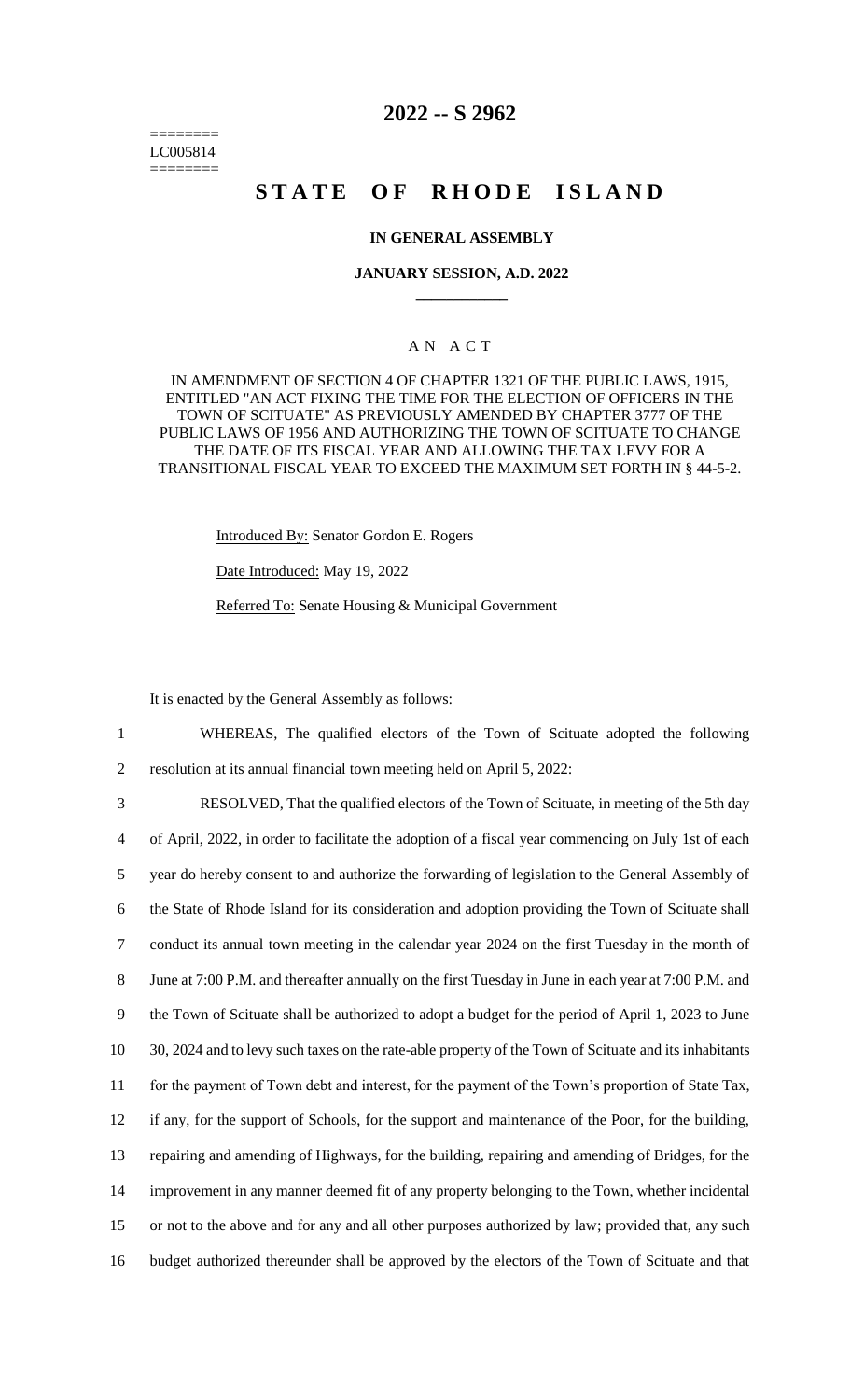- such budget for the period of April 1, 2023 to June 30, 2024 may exceed the maximum increase in levy of 4.0%, pursuant to R.I. General Laws § 44-5-2.
- SECTION 1. Section 4 of Chapter 1321 of the Public Laws Of, 1915, entitled "An Act Fixing The Time For The Election Of Officers In The Town Of Scituate" as previously amended by Chapter 3777 of the Public Laws of 1956, is hereby amended to read as follows:
- "Sec. 4. The town meeting for the ordering and disposing of the taxes and consideration of all matters relating to the finances of said town, shall be held at the town house where it is now 8 held, on the first Tuesday next after the first Monday in April in each year, at which meeting the 9 moderator of district number one shall preside. The town meeting to be held on the first Tuesday next after the first Monday in April, 1957, and annually thereafter, shall be held in the auditorium 11 of the new junior-senior high school in said town."
- "Sec. 4. The town meeting for the ordering and disposing of taxes and consideration of all 13 matters relating to the finances of said town, shall be held in the calendar year 2023 on the first 14 Tuesday next after the first Monday in April at 7:00 P.M., and in the calendar year 2024 and thereafter on the first Tuesday in the month of June at 7:00 P.M., at which meeting the town 16 moderator shall preside. Said meeting shall be held in the Town of Scituate at such location as the Town Council shall determine by resolution from time to time, unless the alternative provisions of § 45-3-4, are invoked by the Town Council."
- SECTION 2. The Town of Scituate is authorized to adopt an annual appropriation/budget for the period of April 1, 2023 to June 30, 2024 and to levy such taxes on the rateable property of the Town of Scituate and its inhabitants for any and all purposes authorized by law, to fund such annual appropriation/budget, provided that any such annual appropriation/budget shall be approved by the electors of the Town of Scituate and that the tax levy to fund such annual appropriation/ budget for the period of April 1, 2023 to June 30, 2024 may exceed the maximum increase in levy of 4.0% set by § 44-5-2.
- SECTION 3. Chapter 44-5 of the General Laws entitled "Levy and Assessment of Local Taxes" is hereby amended by adding thereto the following section:
- 

## **44-5-2.3. Scituate - Maximum levy.**

- (a) Notwithstanding any other provisions of this chapter, in connection with the change of
- Scituate's fiscal year from April 1 to June 30, the town may levy a tax for its extended fiscal year
- in excess of four percent (4.0%) in excess of the amount levied and certified by the town for the
- 32 prior year, and such tax levy may cover a period of sixteen (16) months.
- (b) "Extended fiscal year" means the period April 1, 2023 to June 30, 2024.
- (c) Notwithstanding the requirements of § 44-5-7(a), persons assessed pursuant to the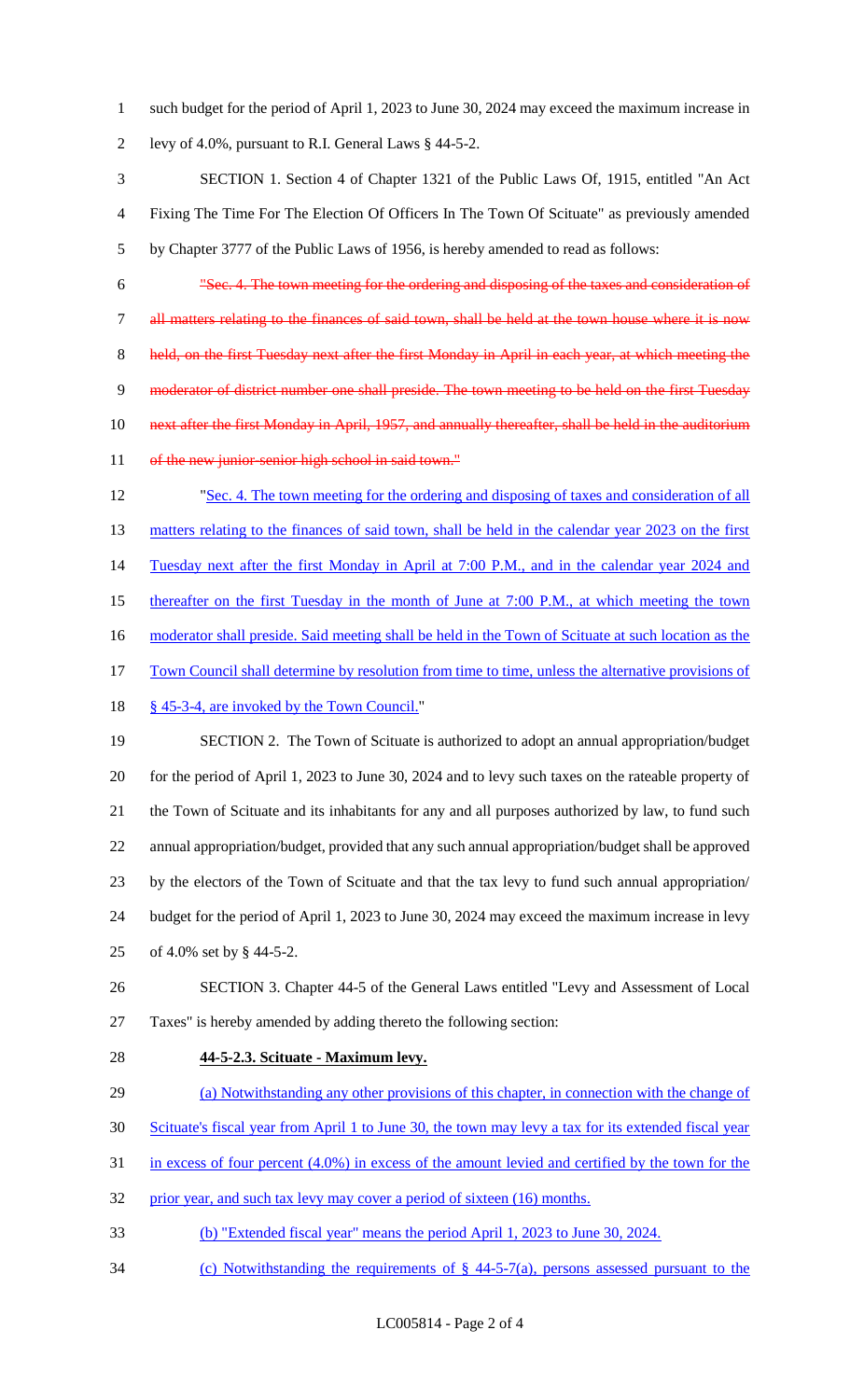- 1 provisions of this section have the option to pay their taxes in quarterly installments, for the
- 2 extended fiscal year; provided that, the town is authorized to permit taxes to be paid in five (5)
- 3 equal installments.

4 SECTION 4. This act shall take effect upon passage and all acts and parts of acts 5 inconsistent herewith are hereby repealed.

 $=$ LC005814 ========